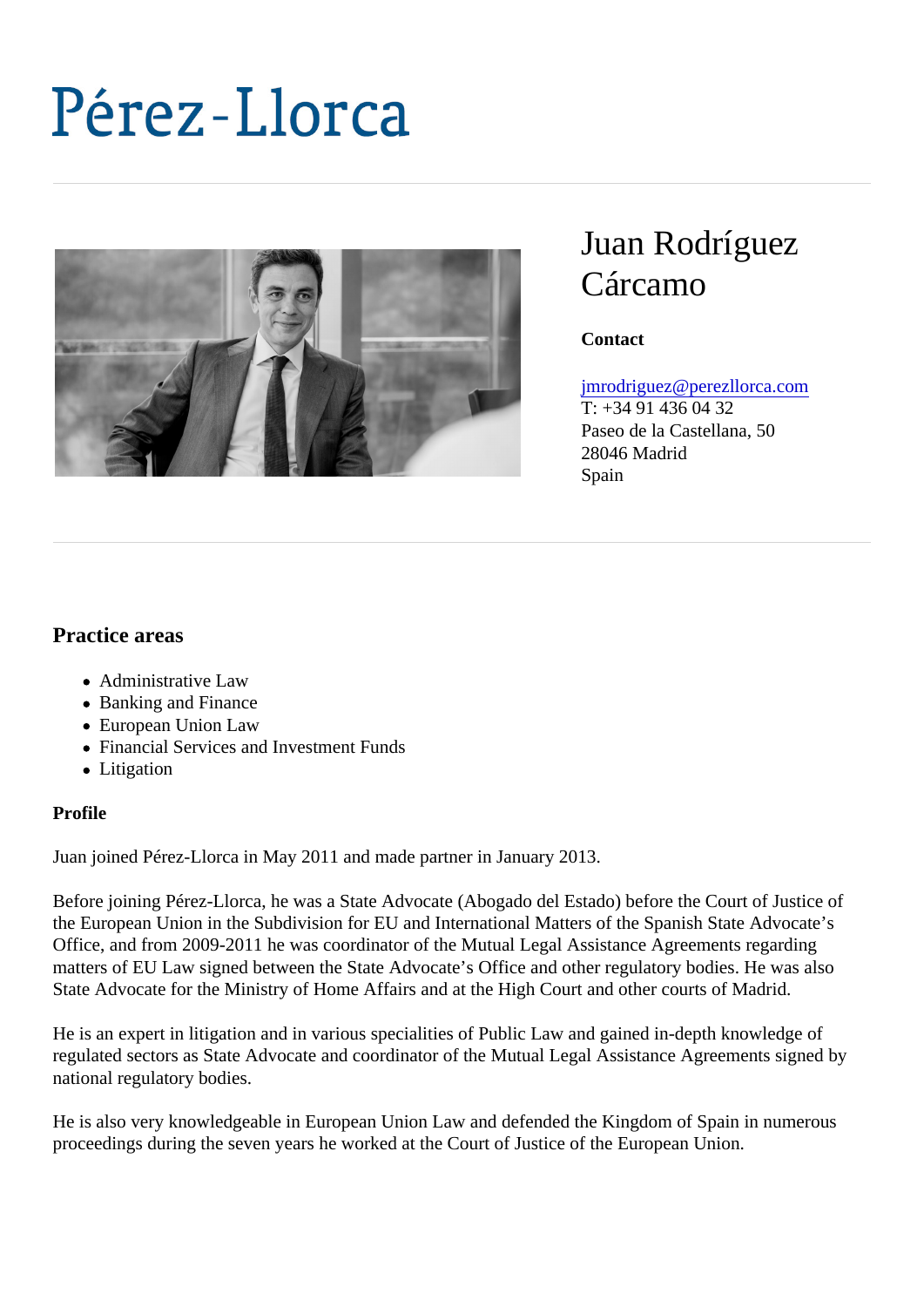He also currently advises on disputes before the Spanish and European courts, often calling for the application of EU Law and advises his clients before European institutions such as the European Commission and the European Central Bank.

## *Studies:*

- 2001 Admitted to the Spanish State Advocate's Office
- 1998 Certificate in EU Law, Universidad San Pablo-CEU
- 1998 Degree in Philosophy With a specialisation in Geography and History, Universidad Autónoma
- 1997 Degree in Business Law, Universidad San Pablo-CEU

He speaks Spanish, English, German and French.

## **Experience**

#### *Finance Sector*

Juan has worked intensively in litigation in areas related to the finance sector (unfair clauses, banking resolution, etc.) both before the national courts and before the European institutions and courts.

## *Public Procurement Regulatory sectors*

Juan gained a wealth of knowledge advising on general legal and litigious advice as a State Advocate and coordinator of the Mutual Legal Assistance Agreements signed between the State Advocate's Office and various national regulatory bodies.

### *EU and Competition Law*

Juan frequently represents clients before the Courts of Justice of the European Union: the Court of Justice, and the General Court.

#### *Public Enterprise*

Juan gives general legal and litigious advice to various public bodies and entities from the public sector.

#### *Capital Markets*

He advises on proceedings before the CNMV.

#### **Academic and Publishing Collaborations**

Juan has written several articles for specialist magazines and publications, such as Noticias de la UE and Gaceta Jurídica de la UE y de la Competencia and has given classes at various institutions such as Centro de Estudios Jurídicos del Minsterio de Justicia, Centro de Estudios Garrigues and Centro Universitario Villanueva.

He has also written several articles on European Union Law and others on the pharmaceuticals sector such as "Cuadernos de Derecho Farmacéutico".